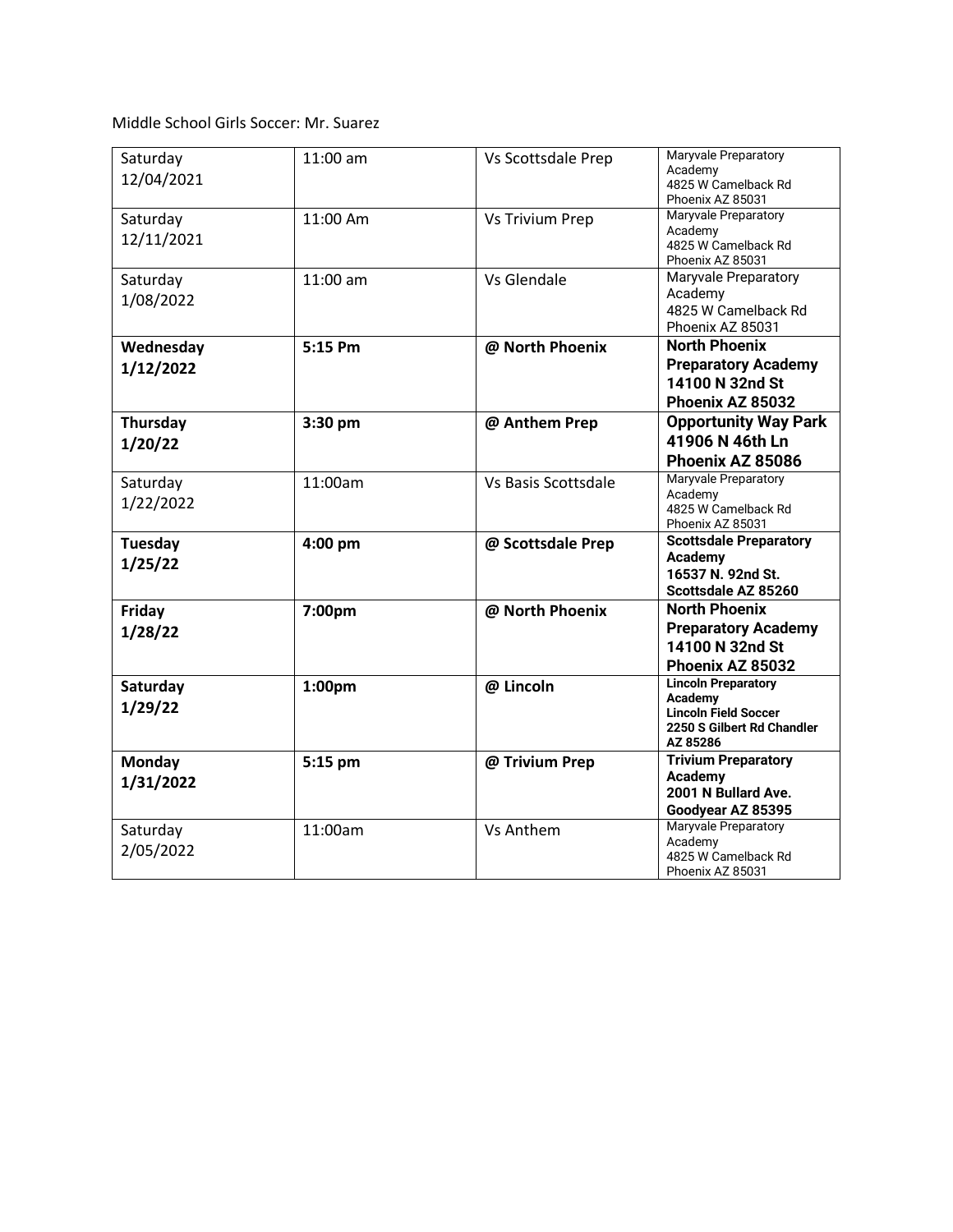Middle School Girls Soccer: Mrs. Suarez (B)

| Saturday<br>12/04/2021    | $9:00$ am  | <b>Vs North Phoenix</b> | Maryvale Preparatory<br>Academy<br>4825 W Camelback Rd<br>Phoenix AZ 85031                                     |
|---------------------------|------------|-------------------------|----------------------------------------------------------------------------------------------------------------|
| Tuesday<br>12/07/2022     | $4:00$ pm  | @ Tempe Prep            | <b>Tempe Sports Complex</b><br>8401 S Hardy Dr<br>Tempe, AZ 85284                                              |
| Thursday<br>12/9/2021     | $4:15$ am  | Vs Scottsdale           | Maryvale Preparatory<br>Academy<br>4825 W Camelback Rd<br>Phoenix AZ 85031                                     |
| Tuesday<br>12/14/2021     | 5:30 pm    | @ Glendale              | 23276 N 83rd Ave #1,<br><b>Peoria, AZ 85383</b>                                                                |
| Saturday<br>1/08/2022     | 9:00am     | Vs Glendale             | <b>Maryvale Preparatory</b><br>Academy<br>4825 W Camelback Rd<br>Phoenix AZ 85031                              |
| 1/08/2022                 | $1:00$ pm  | Vs Glendale B2          | Maryvale Preparatory<br>Academy<br>4825 W Camelback Rd<br>Phoenix AZ 85031                                     |
| Wednesday<br>1/12/2022    | 3:45 Pm    | @ North Phoenix         | <b>North Phoenix</b><br><b>Preparatory Academy</b><br>14100 N 32nd St Phoenix<br>AZ 85032                      |
| Saturday<br>1/22/22       | $9:00$ am  | <b>VS Tempe Prep</b>    | <b>Maryvale Preparatory</b><br>Academy<br>4825 W Camelback Rd<br>Phoenix AZ 85031                              |
| Saturday<br>1/22/22       | 12:30 am   | Vs Lincoln              | Maryvale Preparatory<br>Academy<br>4825 W Camelback Rd<br>Phoenix AZ 85031                                     |
| <b>Tuesday</b><br>1/25/22 | 5:30 pm    | @ Scottsdale Prep       | <b>Scottsdale Preparatory</b><br>Academy<br>16537 N. 92nd St.<br>Scottsdale AZ 85260                           |
| Saturday<br>1/29/22       | $11:30$ am | @ Lincoln               | <b>Lincoln Preparatory</b><br>Academy<br><b>Lincoln Field Soccer</b><br>2250 S Gilbert Rd Chandler<br>AZ 85286 |